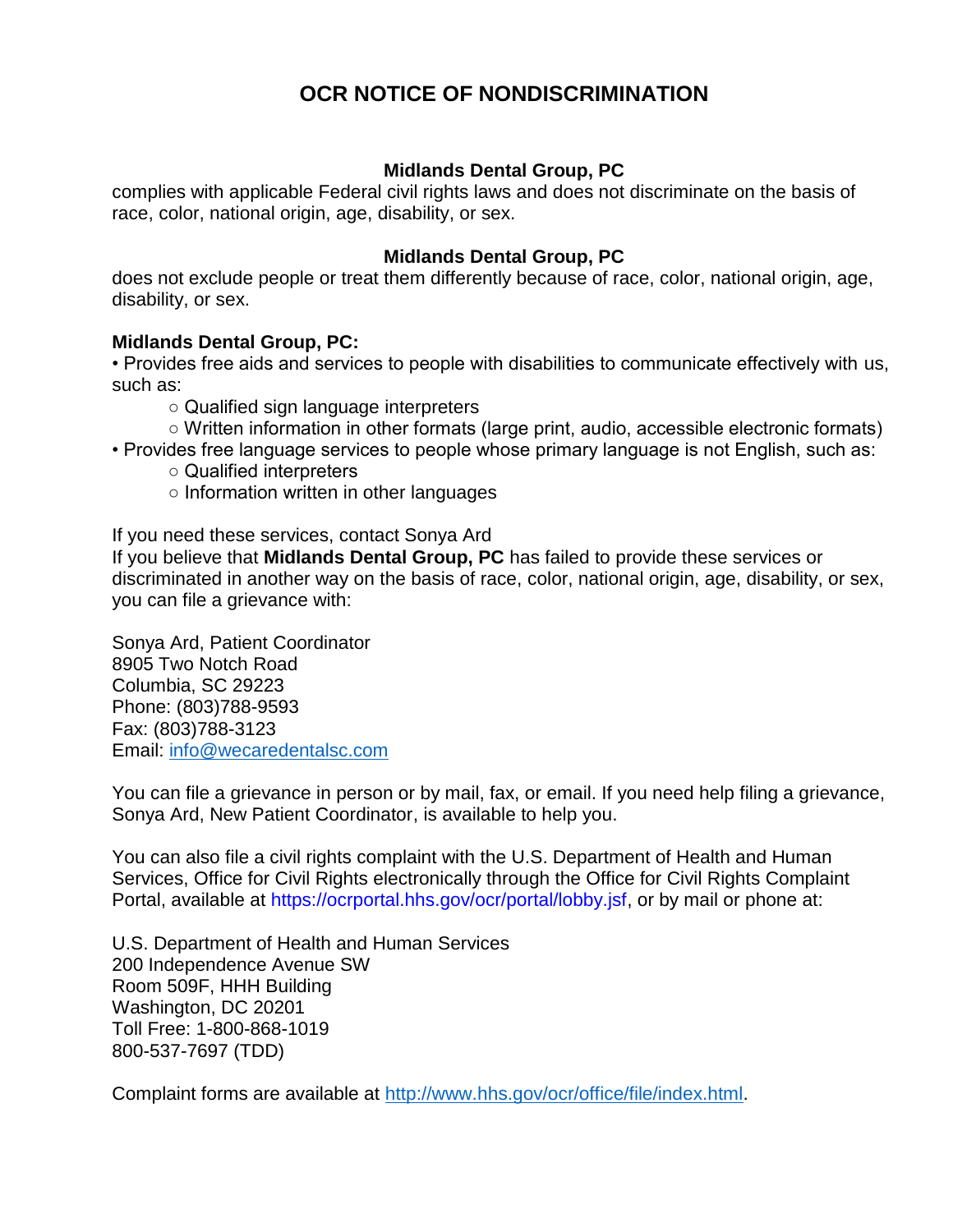**We will take reasonable steps to provide free-of-charge language assistance services to people who speak languages we are likely to hear in our practice and who don't speak English well enough to talk to us about the dental care we are providing.**

# **Spanish:**

Tomaremos acciones razonables para proporcionar servicios de asistencia lingüística gratuitos a aquellas personas cuyo lenguaje escuchemos frecuentemente en nuestro consultorio y que no hablen inglés lo suficientemente bueno como para hablar con nosotros sobre el servicio odontológico que proveemos**.**

# **Chinese:**

我们将有序地做到提供免费的语言服务使我们能听懂英语不好的人向我们咨询有关牙齿护理

# **Vietnamese:**

Chúng tôi sẽ thực hiện các bước cần thiết để cung cấp dịch vụ hỗ trợ ngôn ngữ miễn phí cho những người giao tiếp bằng những ngôn ngữ mà chúng tôi có thể nghe thấy tại phòng khám của mình và cho những người không có đủ trình độ tiếng Anh để thảo luận về dịch vụ chăm sóc nha khoa mà chúng tôi đang cung cấp.

# **Korean:**

저희는 적절한 조치를 통하여 언어 지원 서비스를 무료로 제공할 것입니다. 다만, 실제로 저희에게 관심이 있는 언어를 쓰지만 저희 치아 관리 서비스에 대해 의견을 줄 수 있을 만큼 영어로 의사소통이 원활하지 않는 경우로 한정합니다

# **French:**

Nous prendrons les mesures raisonnables pour fournir des services d'assistance linguistique gratuits pour les individus qui parlent des langues que nous sommes susceptibles d'entendre durant nos séances et qui ne parlent pas suffisamment bien l'anglais pour discuter avec nous concernant les soins dentaires que nous fournissons.

#### **Tagalog:**

Gagawin namin ang mga makatwirang hakbang para maibigay namin ng walang bayad ang mga tulong na serbisyo sa wika para sa mga taong nagsasalita ng mga wikang karaniwan naming naririnig sa aming pagsasagawa at sa mga hindi bihasa sa pagsasalita ng Ingles na sasangguni sa amin tungkol sa pangangalaga ng ngipin na ibinibigay namin.

#### **Russian:**

Мы принимаем необходимые меры, чтобы предоставить бесплатные услуги переводчика для общения на языках, с которыми мы сталкиваемся в нашей практике с клиентами, которые не владеют английским языком достаточно, чтобы обсудить с нами стоматологическое обслуживание, которое мы предоставляем.

#### **German:**

Wir werden angemessene Schritte unternehmen, um denen eine gebührenfreie Sprachunterstützung zu bieten, die Sprachen sprechen, die wir möglicherweise in unserer Praxis hören, die aber kein Englisch sprechen, das gut genug ist, um mit uns über die Zahnpflege zu sprechen, die wir anbieten.

#### **Gujarati:**

**અમેએવા લોકોનેવવના મલ્ૂયેભાષા સહાય સેવા પ ૂરી પાડવા ઉચિત પગલાાાા લઇશ ાાા જેઓ એ ભાષાઓ બોલેછેજે અમને** (તબીબી ) પ્રેકટીસમાાં સાાંભળવા મળી શકે અને જેઓ અમે જે દાંત સ રક્ષા પ્રદાન કરીએ છીએ તેના વવષે વાત કરવા પુરત **ાાા યોગ્ય ઇંગ્લીશ બોલી શકતા નથી.**